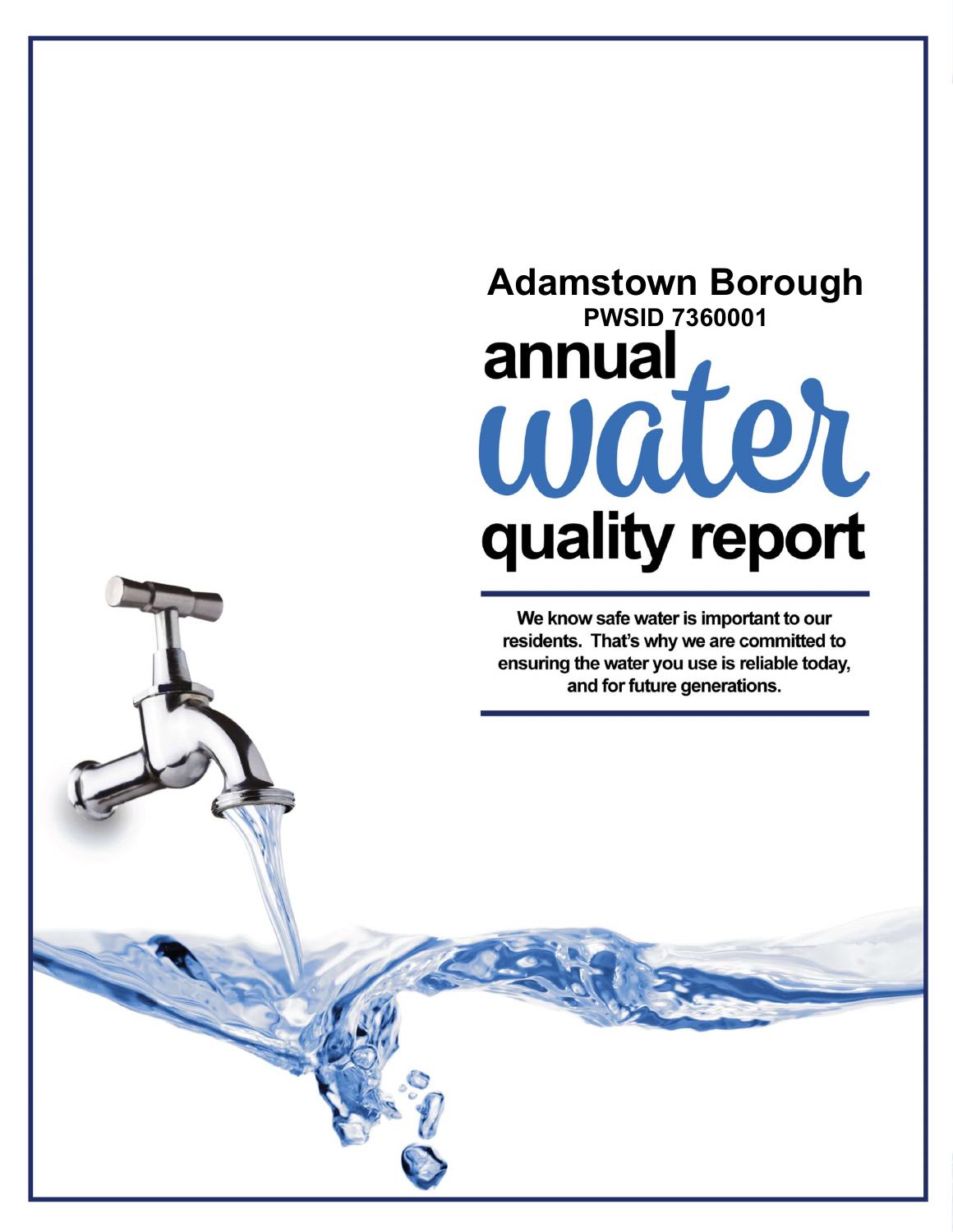

We're pleased to present to you this year's Annual Drinking Water Quality Report. This report is designed to inform you about the quality water and services we deliver to you every day. Our constant goal is to provide you with a dependable supply of drinking water. We want you to understand the efforts we make to continually improve the water treatment process and protect our water resources. We are committed to ensuring the quality of your water. Our water comes from three wells located in the borough. After leaving the wells the water goes to two treatment plants that add chlorine to control microbiological contamination.

Este informe contiene informacion muy importante sobre su agua beber. Traduzcalo o hable con alguin quo lo entienda bien.

## I'm pleased to report that our drinking water meets federal and state requirements.

If you have any questions about this report or concerning your water utility, please contact:

Mike Palm PO Box 546 Adamstown, PA 19501 717-484-4234

Adamstown Borough routinely monitors for constituents in your drinking water according to Federal and State laws. This table shows the results of our monitoring for the period of January 1<sup>st</sup> to December 31<sup>st</sup>, 2021. All drinking water, including bottled drinking water, may be reasonably expected to contain at least small amounts of some constituents. It's important to remember that the presence of these constituents does not necessarily pose a health risk.

Some people may be more vulnerable to contaminants in drinking water than the general population. Immunocompromised persons such as persons with cancer undergoing chemotherapy, persons who have undergone organ transplants, people with HIV/AIDS or other immune system disorders, some elderly, and infants can be particularly at risk from infections. These people should seek advice about drinking water from their health care providers. EPA/CDC guidelines on appropriate means to lessen the risk of infection by cryptosporidium and other microbiological contaminants are available from the Safe Drinking Water Hotline (800-426-4791).

Information about Lead: If present, elevated levels of lead can cause serious health problems, especially for pregnant women and young children. Lead in drinking water is primarily from materials and components associated with service lines and home plumbing. Adamstown Borough is responsible for providing high quality drinking water, but cannot control the variety of materials used in plumbing components. When your water has been sitting for several hours, you can minimize the potential for lead exposure by flushing your tap for 30 seconds to 2 minutes before using water for drinking or cooking. If you are concerned about lead in your water, you may wish to have your water tested. Information on lead in drinking water, testing methods, and steps you can take to minimize exposure is available from the Safe Drinking Water Hotline or at http://www.epa.gov/safewater/lead.

**Information about Nitrate:** Nitrate in drinking water at levels above 10ppm is a health risk for infants of less than six months of age. High nitrate levels in drinking water can cause blue baby syndrome. Nitrate levels may rise quickly for short periods of time because of rainfall or agricultural activity. If you are caring for an infant you should ask for advice from your health care provider.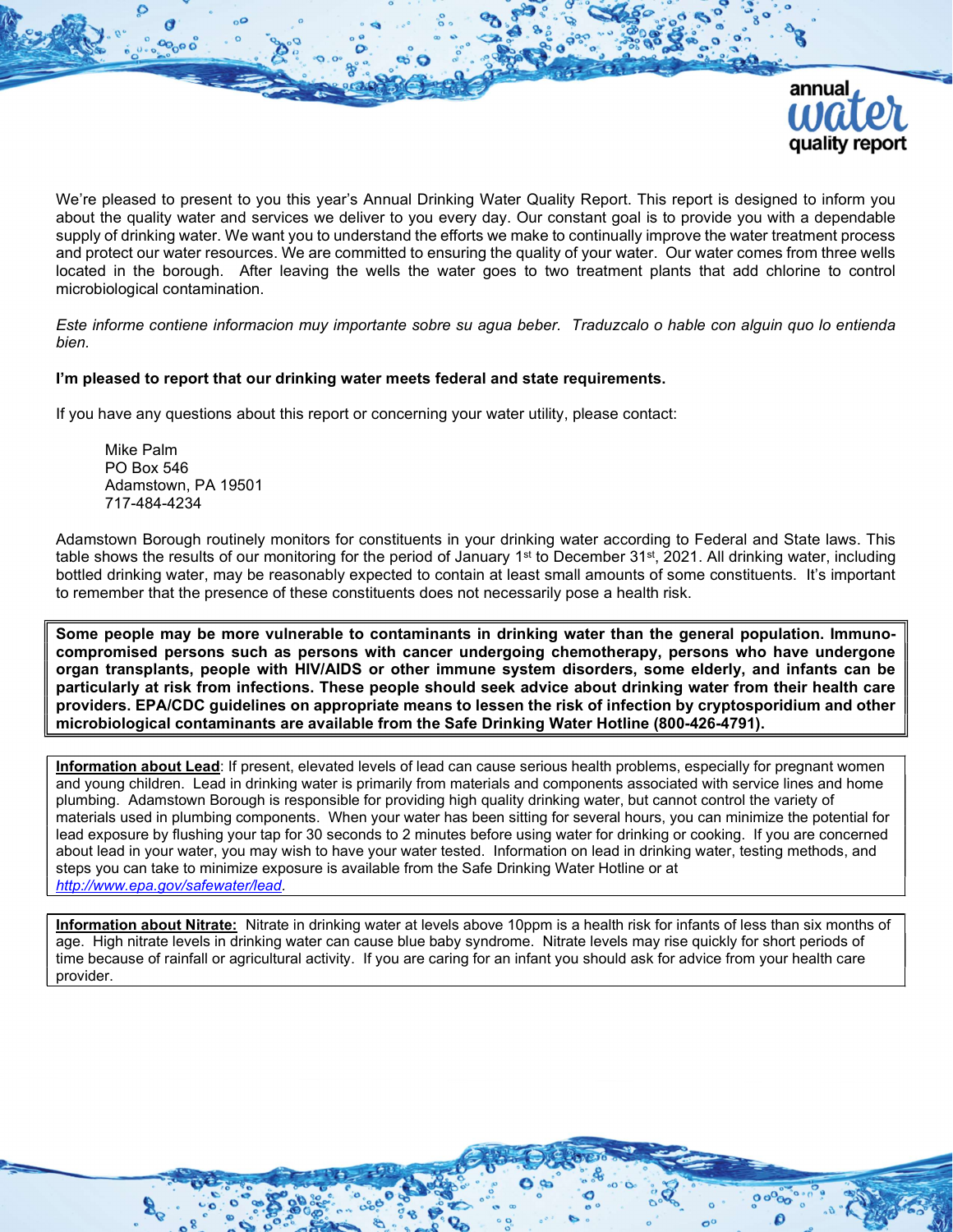

## Water Quality Data

| Contaminant<br>(Units)          | Violation<br>Y/N | Level<br>Detected | Range             | <b>MCL</b> | <b>MCLG</b>     | Major Sources in Drinking Water                                                                                                                         |
|---------------------------------|------------------|-------------------|-------------------|------------|-----------------|---------------------------------------------------------------------------------------------------------------------------------------------------------|
| Inorganic Contaminants          |                  |                   |                   |            |                 |                                                                                                                                                         |
| Barium (ppm)<br>Sampled in 2021 | No.              | 0.05              | $0.016$ to $0.05$ | 2          | $\overline{2}$  | Discharge of drilling wastes; Discharge<br>from metal refineries; Erosion of<br>natural deposits                                                        |
| Chlorine (ppm)                  | No.              | 1.04              | $0.55$ to 1.04    | 4          | 4               | Water additive used to control<br>microbes.                                                                                                             |
| Nickel (ppm)<br>Sampled in 2021 | No.              |                   | ND to 1           | N/A        | N/A             | Erosion of natural deposits and<br>Industrial uses. The EPA remanded<br>the MCL for Nickel in 1995, however, it I<br>is still required to be monitored. |
| Nitrate (ppm)                   | No.              | 1.95              | 1.75 to 1.95      | 10         | 10 <sup>°</sup> | Runoff from fertilizer use; Leaching<br>from septic tanks, sewage; Erosion of<br>natural deposits                                                       |

We had no detections for Volatile Organic Compounds, Synthetic Organic Compounds or Radiological Contaminants.

| <b>Entry Point Disinfectant Residual</b> |                                  |                          |                               |       |             |               |                                             |  |
|------------------------------------------|----------------------------------|--------------------------|-------------------------------|-------|-------------|---------------|---------------------------------------------|--|
| Contaminant                              | Minimum Disinfectant<br>Residual | Lowest<br>Level Detected | Range of<br><b>Detections</b> | Units | Sample Date | Violation Y/N | Sources of<br>Contamination                 |  |
| Chlorine                                 | 0.4                              | 0.6                      | 0.6 to 0.78                   | ppm   | 2021        | No            | Water additive used to<br>control microbes. |  |

| Lead and Copper (Sampled in 2019) |                                |             |                                                       |              |                                                 |                                  |                                    |  |
|-----------------------------------|--------------------------------|-------------|-------------------------------------------------------|--------------|-------------------------------------------------|----------------------------------|------------------------------------|--|
| <b>Contaminant</b>                | <b>Action</b><br>Level<br>(AL) | <b>MCLG</b> | 90 <sup>th</sup><br><b>Percentile</b><br><b>Value</b> | <b>Units</b> | # of Sites<br>Above AL of<br><b>Total Sites</b> | <b>Violation</b><br>Of TT<br>Y/N | Sources of<br><b>Contamination</b> |  |
| Copper                            | 1.3                            | 1.3         | 0.174                                                 | ppm          |                                                 | No                               | Corrosion of household plumbing    |  |
| ∟ead                              | 15                             |             | <b>ND</b>                                             | ppb          |                                                 | No                               | Corrosion of household plumbing.   |  |

In the above tables, you will find many terms and abbreviations you might not be familiar with. To help you better understand these terms we've provided the following definitions:

Parts per million (ppm) or Milligrams per liter (mg/l) – one part per million corresponds to one minute in two years or a single penny in \$10,000.

Parts per billion (ppb) or Micrograms per liter – one part per billion corresponds to one minute in 2,000 years, or a single penny in \$10,000,000.

Action Level (AL) –the concentration of a contaminant which, if exceeded, triggers treatment or other requirements which a water system must follow.

Maximum Contaminant Level (MCL) – The "Maximum Allowed" (MCL) is the highest level of a contaminant that is allowed in drinking water. MCLs are set as close to the MCLGs as feasible using the best available treatment technology.